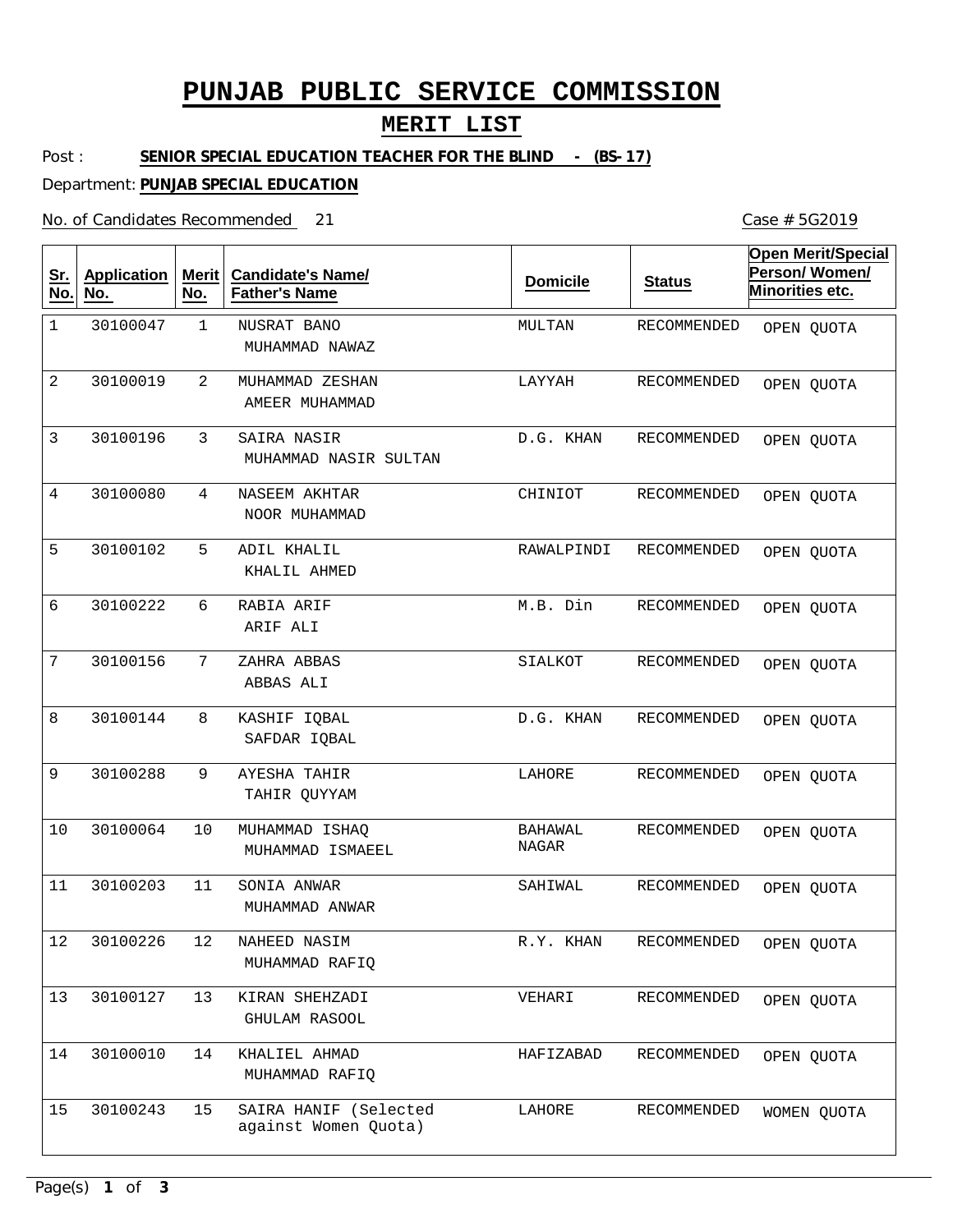## **PUNJAB PUBLIC SERVICE COMMISSION**

#### **MERIT LIST**

Post : SENIOR SPECIAL EDUCATION TEACHER FOR THE BLIND - (BS-17)

Department: **PUNJAB SPECIAL EDUCATION**

No. of Candidates Recommended

| <u>Sr.</u><br>No. | <b>Application</b><br>No. | Merit $ $<br>No. | <b>Candidate's Name/</b><br><b>Father's Name</b>                             | <b>Domicile</b> | <b>Status</b>      | <b>Open Merit/Special</b><br>Person/Women/<br>Minorities etc. |
|-------------------|---------------------------|------------------|------------------------------------------------------------------------------|-----------------|--------------------|---------------------------------------------------------------|
|                   |                           |                  | MUHAMMAD HANIF                                                               |                 |                    |                                                               |
| 16                | 30100217                  | 16               | ADEENA ATHER (Selected<br>against Special Zone Quota)<br>ATHER UL DIN        | BHAKKAR         | <b>RECOMMENDED</b> | SPECIAL ZONE<br><b>OUOTA</b>                                  |
| 17                | 30100034                  | 17               | KASHIFA RASHID (Selected<br>against Special Zone Quota)<br>MIAN ABDUL RASHID | LAYYAH          | RECOMMENDED        | SPECIAL ZONE<br><b>OUOTA</b>                                  |
| 18                | 30100103                  | 18               | HUMAIRA SYED (Selected<br>against Special Zone Quota)<br>SYED AMIR UL HASSAN | MULTAN          | RECOMMENDED        | SPECIAL ZONE<br><b>OUOTA</b>                                  |
| 19                | 30100258                  | 20               | ADEELA IJAZ (Selected<br>against Women Ouota)<br>IJAZ AHMAD KHAN LODHI       | <b>JHANG</b>    | <b>RECOMMENDED</b> | WOMEN OUOTA                                                   |
| 20                | 30100228                  | 22               | AMNA AZKA (Selected against<br>Women Ouota)<br>ABDUL KHALIO                  | SHEIKHUPURA     | RECOMMENDED        | WOMEN QUOTA                                                   |
| 21                | 30100296                  | 23               | OYSIRA AMJAD (Selected<br>against Special Zone Quota)<br>MUHAMMAD AMJAD      | LODHRAN         | RECOMMENDED        | SPECIAL ZONE<br><b>OUOTA</b>                                  |

**Following Candidate(s) Could Not Come In the Orbit of Selection**

| 1 | 30100143 | 19 | SARFRAZ AHMAD KHAN<br>RAHIM KHAN         | LAHORE   | NOT RECOMMENDED |
|---|----------|----|------------------------------------------|----------|-----------------|
| 2 | 30100003 | 21 | HUMAYOUN MUMTAZ<br>MUHAMMAD MUMTAZ       | ATTOCK   | NOT RECOMMENDED |
| 3 | 30100181 | 24 | HUMAIRA MUMTAZ<br>SHEIKH MUHAMMAD MUMTAZ | LAHORE   | NOT RECOMMENDED |
| 4 | 30100005 | 25 | SHAZIA KHAN<br>KALO KHAN                 | LAHORE   | NOT RECOMMENDED |
| 5 | 30100001 | 26 | JABIR ALI RAZA<br>GHULAM JAFAR           | SARGODHA | NOT RECOMMENDED |

21 Case # 5G2019